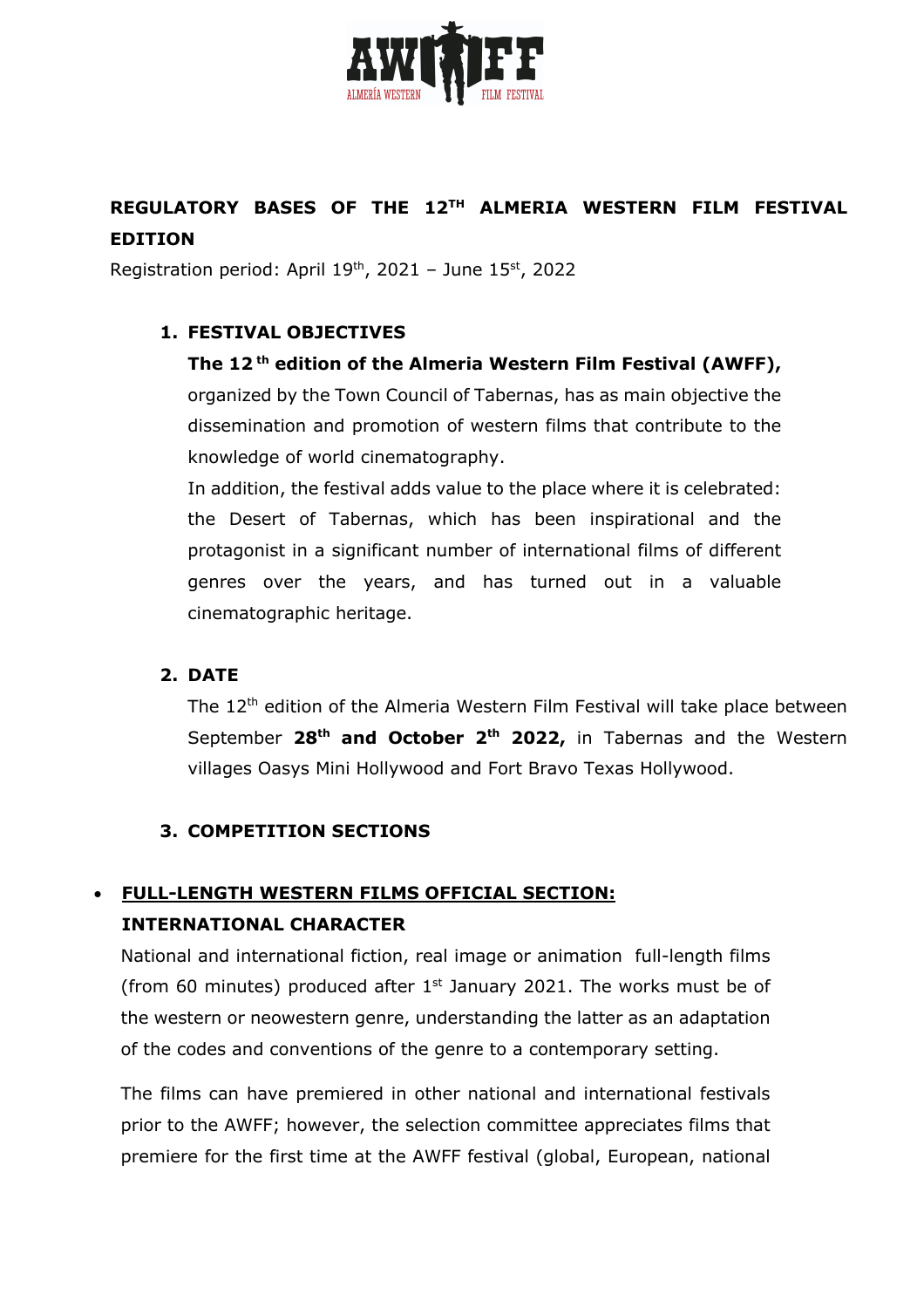

or regional). This section can count on films that will not be eligible for the judges' prizes (although they may be considered for the Audience Award).

The submission of works in progress will be accepted. This production status must be pointed out when submitted to the platform, checking the appropriate box or indicating it in parenthesis following the title.

## • **PANORAMA SECTION OF WESTER GENRE**

This section will program out of competition long or short documentaries on a western theme. Although they do not participate in the jury awards, they will opt for the Audience Award together with the rest of the works in the Official Section.

## • **SHORT WESTERN FILMS OFFICIAL SECTIONS:**

Films of Spanish origin and foreign films with a maximum duration of 20 minutes (including film credits) and a premiere date after January  $1<sup>st</sup>$ , 2021. The films can have premiered in other national and international festivals prior to the AWFF; however, the selection committee appreciates films debuted for the first time at the AWFF. Likewise, works from film schools, universities and educational centers will be accepted.

#### • **OUTLAW SPECIAL SECTION**

Parallel section that collects those national and international works of a more independent nature that navigate in the margins of the western. It does not participate in the jury awards but it does participate in the audience award and the RTVA award for Andalusian creation, if applicable.

**AWFF 2022, like in the previous editions, will take special care to select films in both the full-length and in the short film sections and ensure the inclusion of Spanish films, European films and Ibero-American films, as well as national and international premieres.**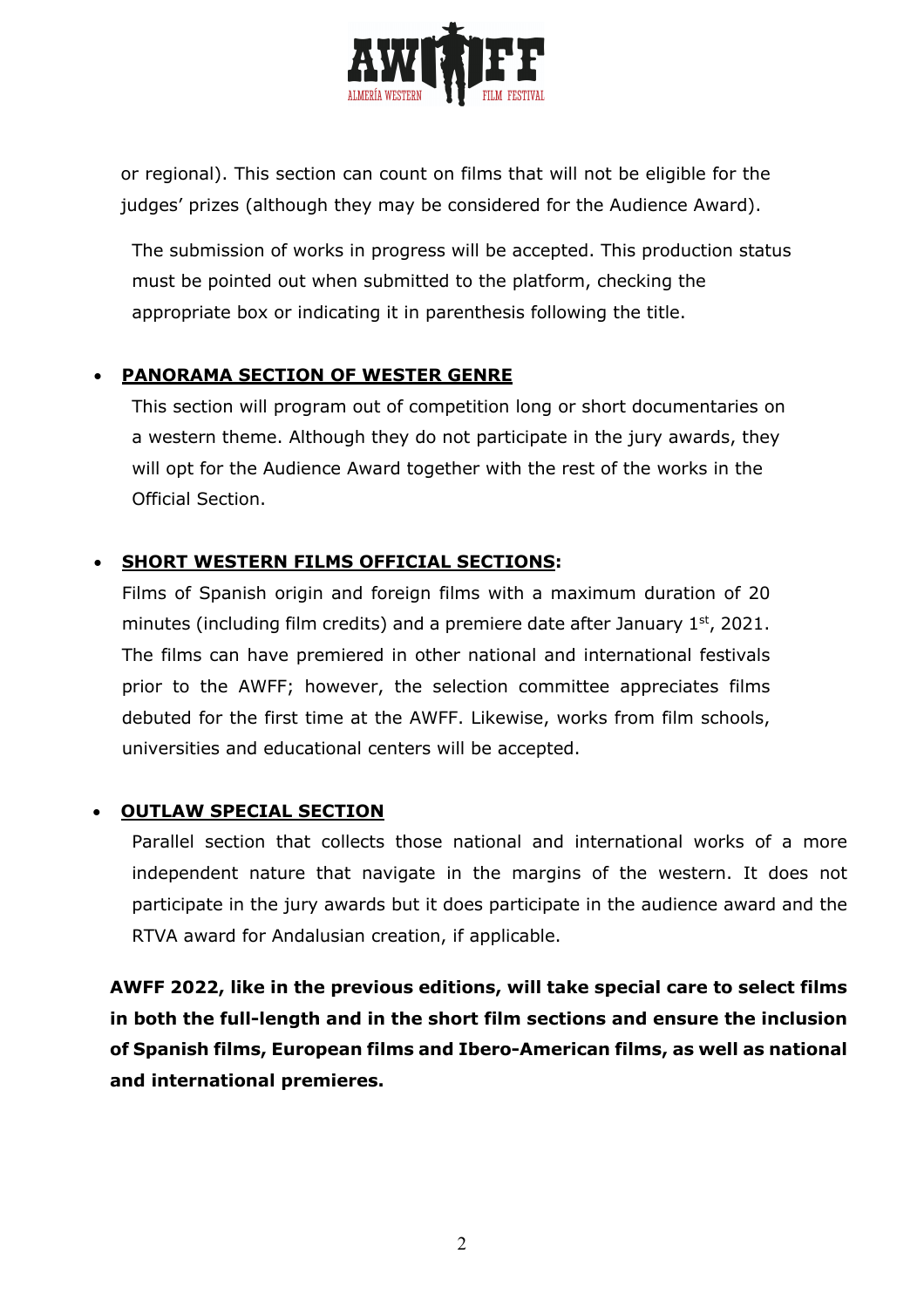

A Committee will evaluate all of the works registered and will select the finalists between June 15<sup>st</sup> and July 10<sup>th</sup> 2022. Decisions made by the selection committee will not be subject to appeal.

The festival's organizing team will communicate the selection of the finalists to the producers of the works and/or their representatives as soon as possible.

# **The representatives are committed to keeping the selection of finalists confidential until the festival publishes the official sections on its website and other media.**

In case the work is selected, the festival program will decide the section in which the work will be included (Official, Panorama, Outlaw).

## **4. OTHER REQUIREMENTS FOR WORKS PARTICIPATION**

The films registered to participate in the AWFF 2022 must fulfill, in addition to all the above, the following conditions:

- The formats of the copies must be adapted to the technical requirements for each section of the festival, preferably to the .mov or .mp4 file format. Those works that do not take into account the technical specifications required to be publicly screened may be rejected.
- The participants pledge not to remove the works from the official section once they have been selected and the producers and/or representatives have been notified.
- Once the selection of works for the competition sections have been notified, the participants will have 20 calendar days -between  $11<sup>th</sup>$  and July 31<sup>th</sup> 2022- to send the screening copies through a download link to the following email addresses:

# **coordinacion@almeriawesternfilmfestival.es comunicacion@almeriawesternfilmfestival.es**

The festival reserves the right to remove from competition any works not received within the established period.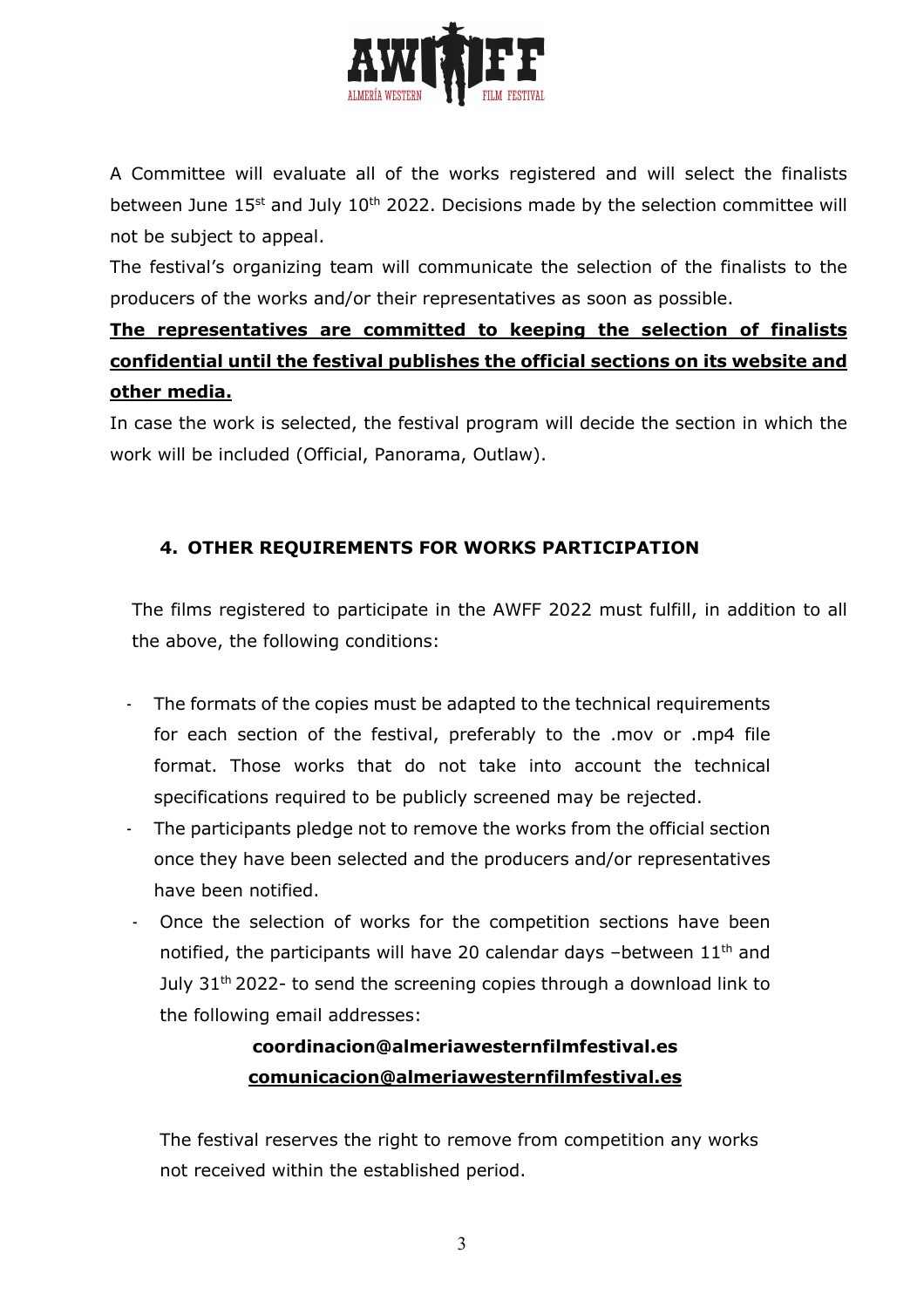

- The copies can be screened in original version with subtitles in Spanish or English –for Spanish-language films- or films dubbed in Spanish. The participants must provide the subtitles of the works, including them in an image file when they send the screening copies.
- Likewise, the participants must send the advertising material for the selected work as soon as possible since they moment they get the confirmation of have been selected: film poster, three advertising pictures in high resolution, list of credits, synopsis in Spanish and English (maximum 3 lines), age category, a photograph and the biography of the director (maximum 5 lines). This file folder (ZIP, Wetransfer, etc.) must be sent to the following email addresses:

#### **coordinacion@almeriawesternfilmfestival.es comunicacion@almeriawesternfilmfestival.es**

The communication for each film selected by the festival is strictly confidential between the organization (Town Council of Tabernas), the team in charge of the management of the festival and the producers or representatives of the film invited until the festival decides to announce it officially.

#### **5. AWARDS AND JURY**

The awards for each official section taking part in the competition -full-length films, short films and film school training- will be:

#### **FULL-LENGTH FILMS COMPETITION OFFICIAL SECTION**

• **AWARD FOR THE BEST FULL-LENGTH WESTERN FILM**

#### **It will be awarded by the Jury of the Official Section of fulllength films to the best full-length fiction work.**

*Note: if the number of films presented makes it possible to choose among different types of western genres, we reserve the right to give two different awards: "Award for the Best Western" and "Award for the Best Neowestern".*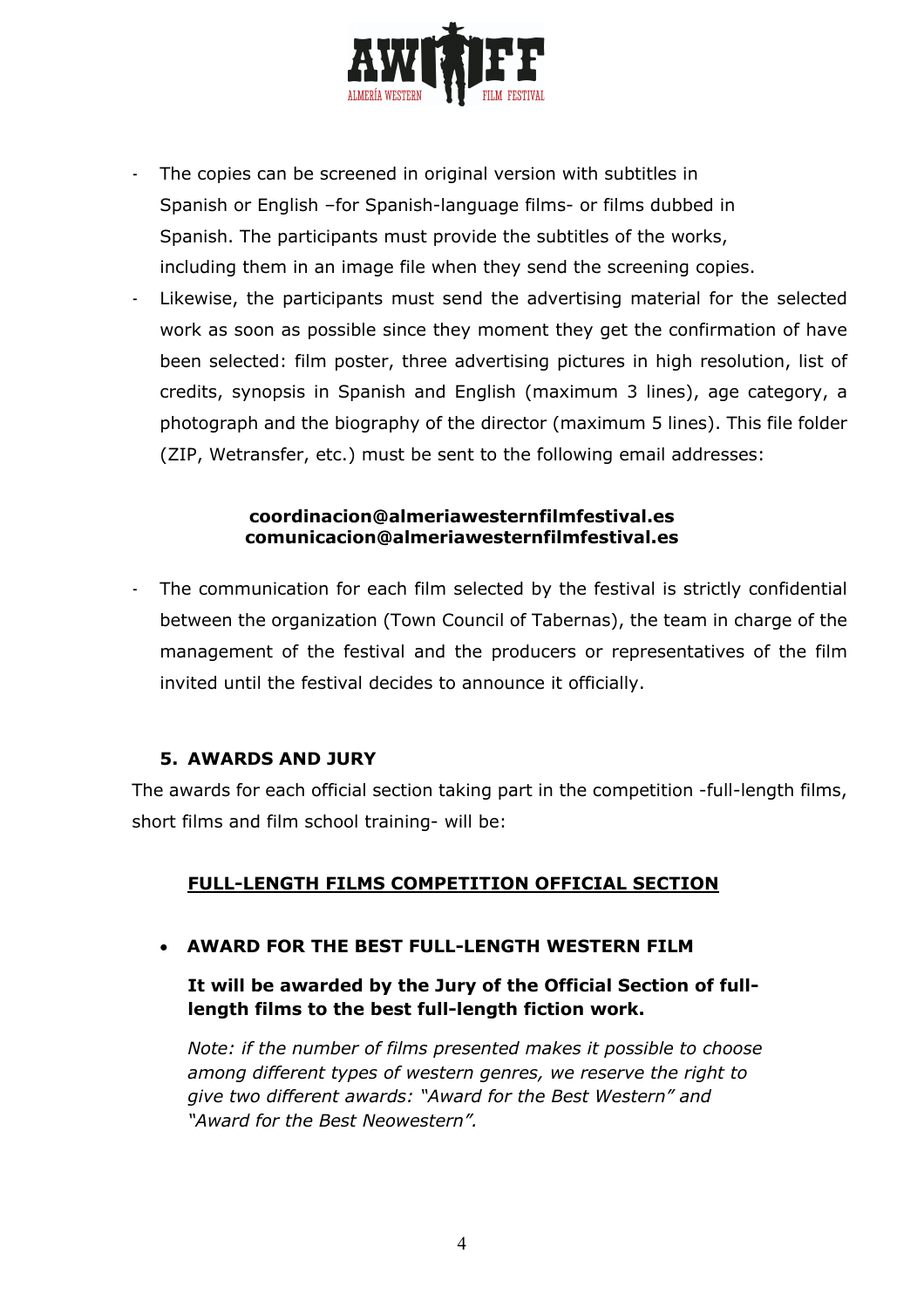

# • **AWARD 'CARLO SIMI' FOR TECHNICAL-ARTISTIC CONTRIBUTION TO THE WESTERN GENRE**

It will be awarded by the Jury of the Official Section of Fulllengths Films to a professional, of both the technical and artistic team, who has contributed to the spread and renovation of the international western genre.

#### • **AWARD FOR THE BEST PERFORMANCE**

It will be awarded by the Jury of the Official Section of Fulllength Films to an actor or actress who has played the principal role or a minor role in one of the films taking part in competition.

*Note: We reserve the right to give two different awards: "Award for the Best Female Performance" and "Award for the Best Masculine Performance".*

# • **AUDIENCE AWARD FOR THE BEST FULL-LENGTH WESTERN FILM**

It will be awarded by the audience members who have attended all of the film screenings of the Official Section and the Special Section.

#### **SHORT FILMS COMPETITION OFFICIAL SECTION**

#### • **AWARD FOR THE BEST WESTERN SHORT FILM**

#### **It will be awarded by the Jury of the Official Section of Short Films to the best fictional short film.**

*Note: if the number of films presented makes it possible to choose among different types of western genres, we reserve the right to give two different awards: "Award for the Best Western" and "Award for the Best Neowestern".*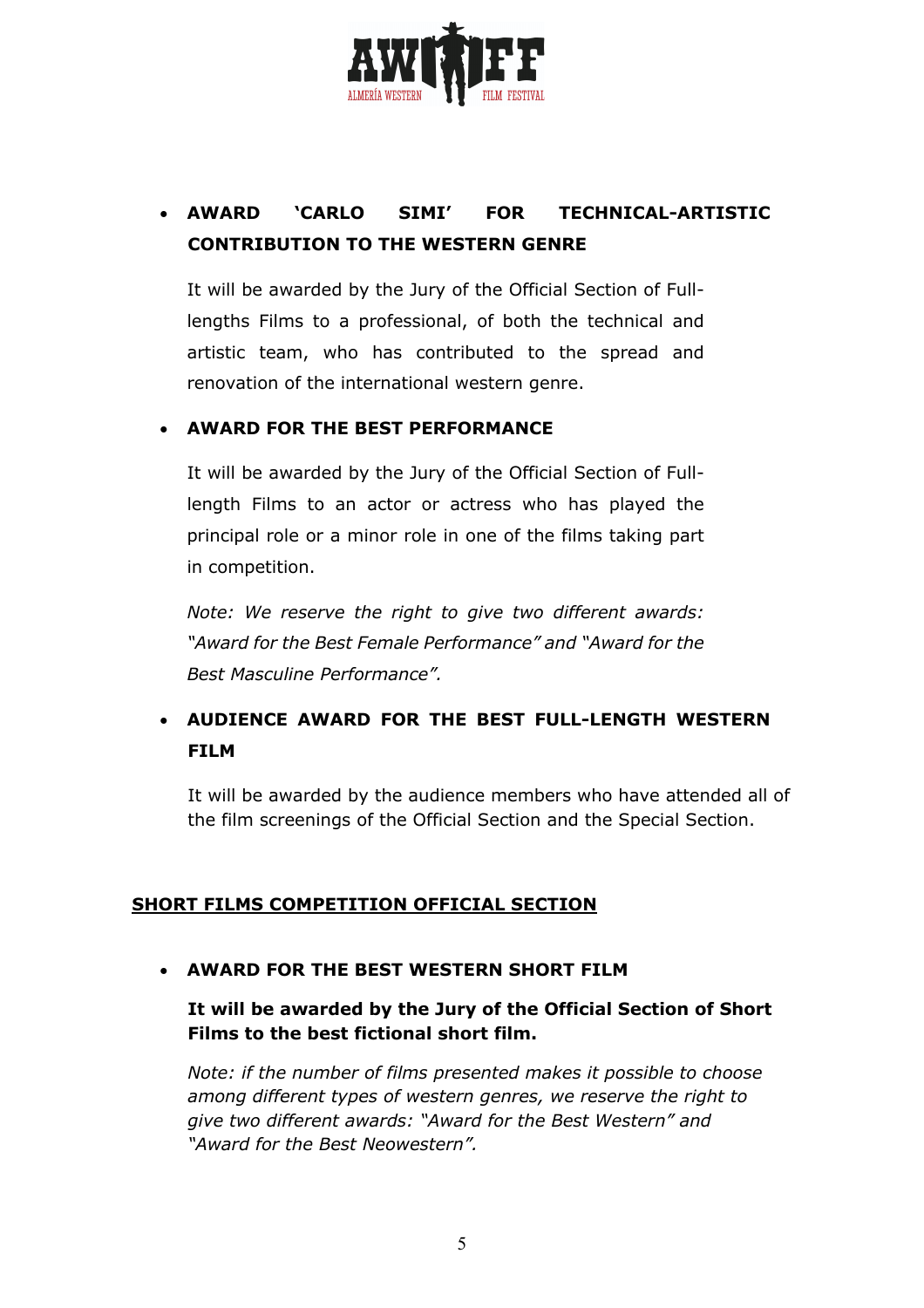

#### **SPECIAL COMPETITION SECTIONS**

## • **CANAL SUR RADIO AWARD FOR THE AUDIOVISUAL CREATION IN ANDALUCIA**

It will be given to a producer, director or scriptwriter from Andalucia, or to the best audiovisual work, in any of its modalities, specially short films and documentaries, presented at any of the Andalusian audiovisual competitions.

#### • **AUDIENCE AWARD FOR THE BEST SHORT FILM**

Awarded by the public of all the screenings of the short films programmed in the Official Section and the Outlaw Section.

### • **RCSERVICE AWARD FOR THE BEST PHOTOGRAPHY DIRECTION OF A SPANISH WORK**

The RCService Award will be given to a director of photography of a Spanish work (full-length films or short films)

The awards for each section of the competition will include:

- A trophy designed with the logo of the festival that includes an engraved text at the base referencing the award.
- A prize valued economically, in collaboration with entities and partner agencies collaborating with the festival.
- Cash prizes are not included.

The decision of the Jury will not be subject to appeal.

Taking part into the competition means the full acceptance of these regulatory bases. In case of misunderstanding any of the bases exposed in this document or any other aspect not included here, the interpretation and the opinion of the festival's direction will be crucial. The original document you can find it available and updated in the following link http://www.almeriawesternfilmfestival.es/en/regulations/

Personal data will be treated in accordance with the current legislation (Ley orgánica 15/1999).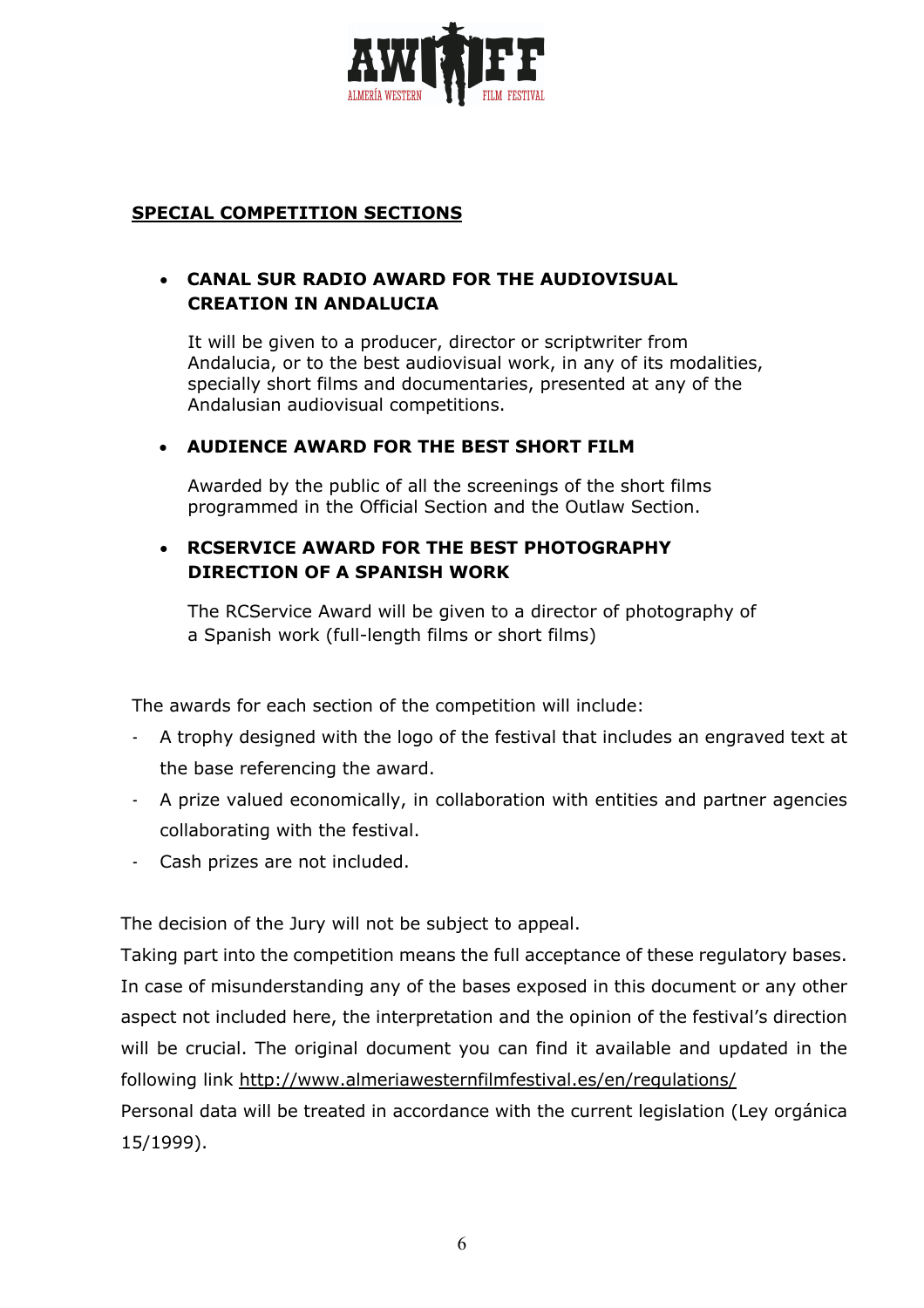

## **6. HOW TO PARTICIPATE**

### **1) FILMS SUBJECT TO ANALYSIS AND SELECTION**

The producer, the director or the exhibitor of the full-length or short films will register their works. The registration period will be open from April 19<sup>th</sup> to June 15st, 2022.

The official way to register is through the following platforms: FestHome and FilmFreeWay.

## **https://filmmakers.festhome.com/festival/awff**

## **https://filmfreeway.com/ALMERIAWESTERNFILMFESTIVAL**

In any case, all participants must complete the registration form with all the necessary data.

## **2) FILMS SELECTED FOR COMPETITION**

The films selected by the evaluation committee should be sent to the festival before  $23:59$  on July  $31<sup>th</sup>$ , 2022, along with the corresponding promotional materials. All materials must include a press-book, and must be sent in digital format to these email addresses:

#### **coordinacion@almeriawesternfilmfestival.es comunicacion@almeriawesternfilmfestival.es**

The online distribution of the materials will be done through the area reserved for the media on the official web site of the festival:

#### **www.almeriawesternfilmfestival.es**